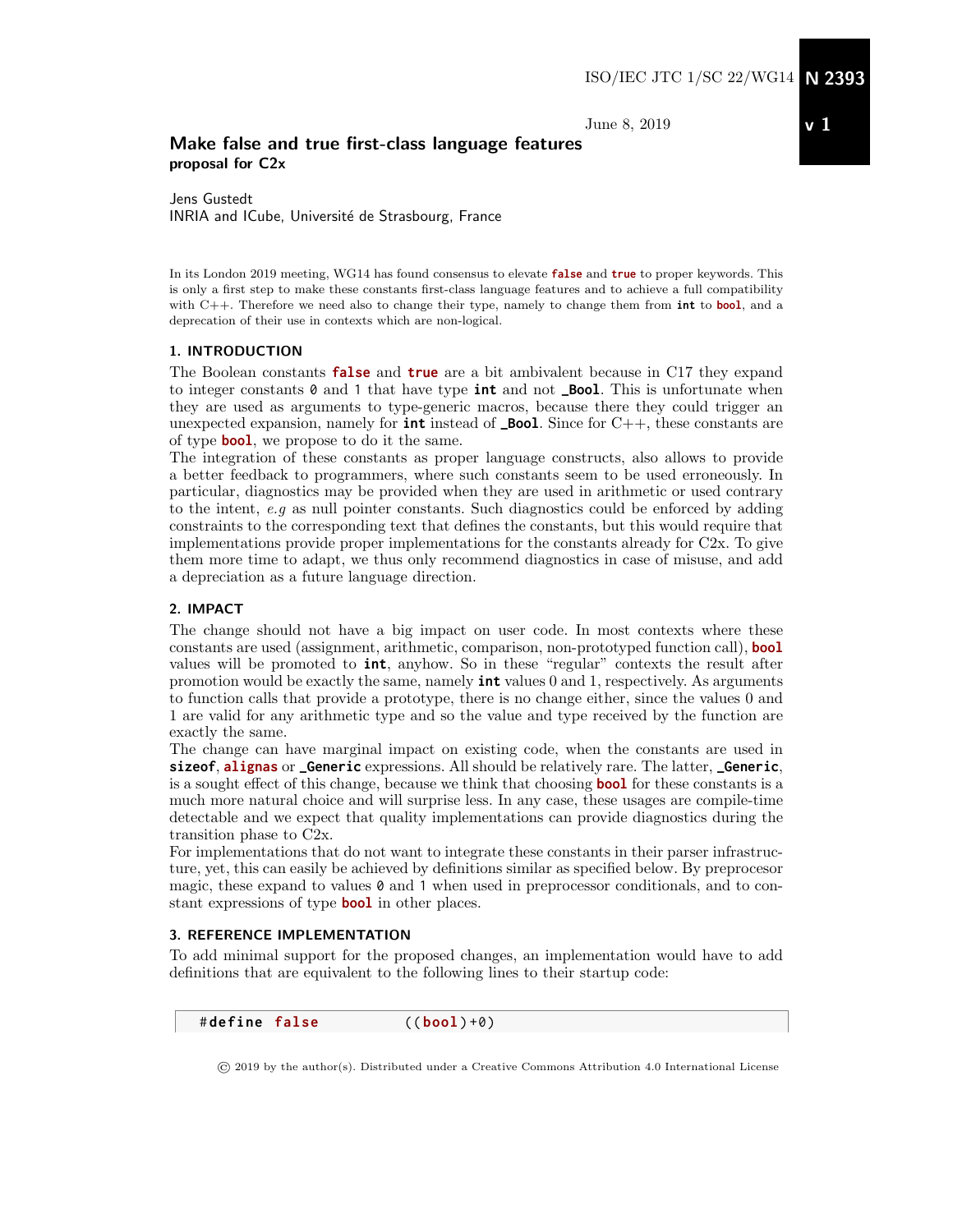N2393:2 Jens Gustedt

# **define true** (( **bool** ) +1)

At the other end of the spectrum, an implementation that implements these new keywords as first-class constructs can simply have definitions that are the token identity:

| $#define$ $false$ | false |  |
|-------------------|-------|--|
| #define true      | true  |  |

#### 4. CHANGES

On top of the "keywords" paper, the changes for this feature are quite minimal.

- (1) We propose the replacement of the token **int** by **bool** in one place.
- (2) We add a footnote that spells out the trick from above for macros that are usable in preprocessor conditionals.
- (3) We add "recommended practice" to discourage the use of these constants in contexts that are not "logical".
- (4) We make the unintended use cases obsolescent by adding a clause to "Future language directions".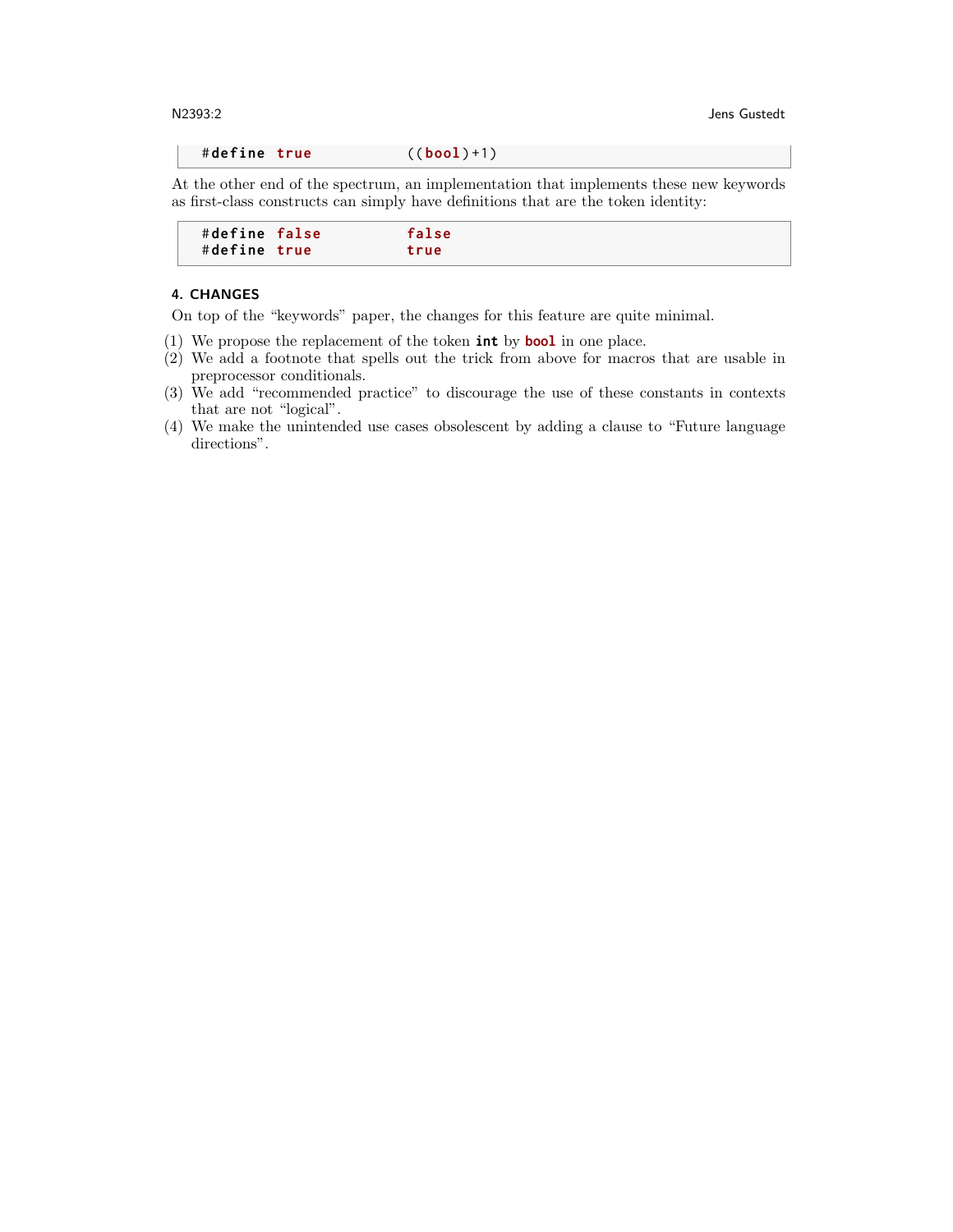**Forward references:** common definitions <stddef.h> (7.19), the **mbtowc** function (7.22.7.2), Unicode utilities <uchar.h> (7.28).

**6.4.4.5 Predefined constants**

#### **Syntax**

1 *predefined-constant:*

**false true**

## **Description**

Some keywords represent constants of a specific value and type.

## **6.4.4.5.1 The false and true constants Description**

<sup>1</sup> The keywords **false** and **true** represent constants of type **int** ✿✿✿✿ **bool**✿ that are suitable for use as are integer literals. Their values are 0 for **false** and 1 for **true**. 86)

## ✿✿✿✿✿✿✿✿✿✿✿✿✿✿✿✿✿✿✿✿✿ **Recommended practice**

2 Lhe intended use of these constants is as logical values. In particular, they should only be used for initialization or assignment of **int** or **bool** objects, as function arguments for parameters of these types, as controlling expressions and as operands of logical expressions. Implementations are encouraged to diagnose violations of this intent.

## **6.4.5 String literals**

## **Syntax**

1 *string-literal:*

*encoding-prefix*opt **"** *s-char-sequence*opt **"** *encoding-prefix:* **u8 u U L**

*s-char-sequence:*

*s-char s-char-sequence s-char*

*s-char:*

any member of the source character set except the double-quote ", backslash \, or new-line character *escape-sequence*

## **Constraints**

2 A sequence of adjacent string literal tokens shall not include both a wide string literal and a UTF–8 string literal.

## **Description**

3 A *character string literal* is a sequence of zero or more multibyte characters enclosed in double-quotes, as in "xyz". A UTF*–8 string literal* is the same, except prefixed by **u8**. A *wide string literal* is the same, except prefixed by the letter **L**, **u**, or **U**.

<sup>86)</sup>Thus, the keywords **false** and **true** are usable in preprocessor directives. Suitable implementations for **false** and **true** are predefined macros that expand to  $((bool)+0)$  and  $((bool)+1)$ , respectively.